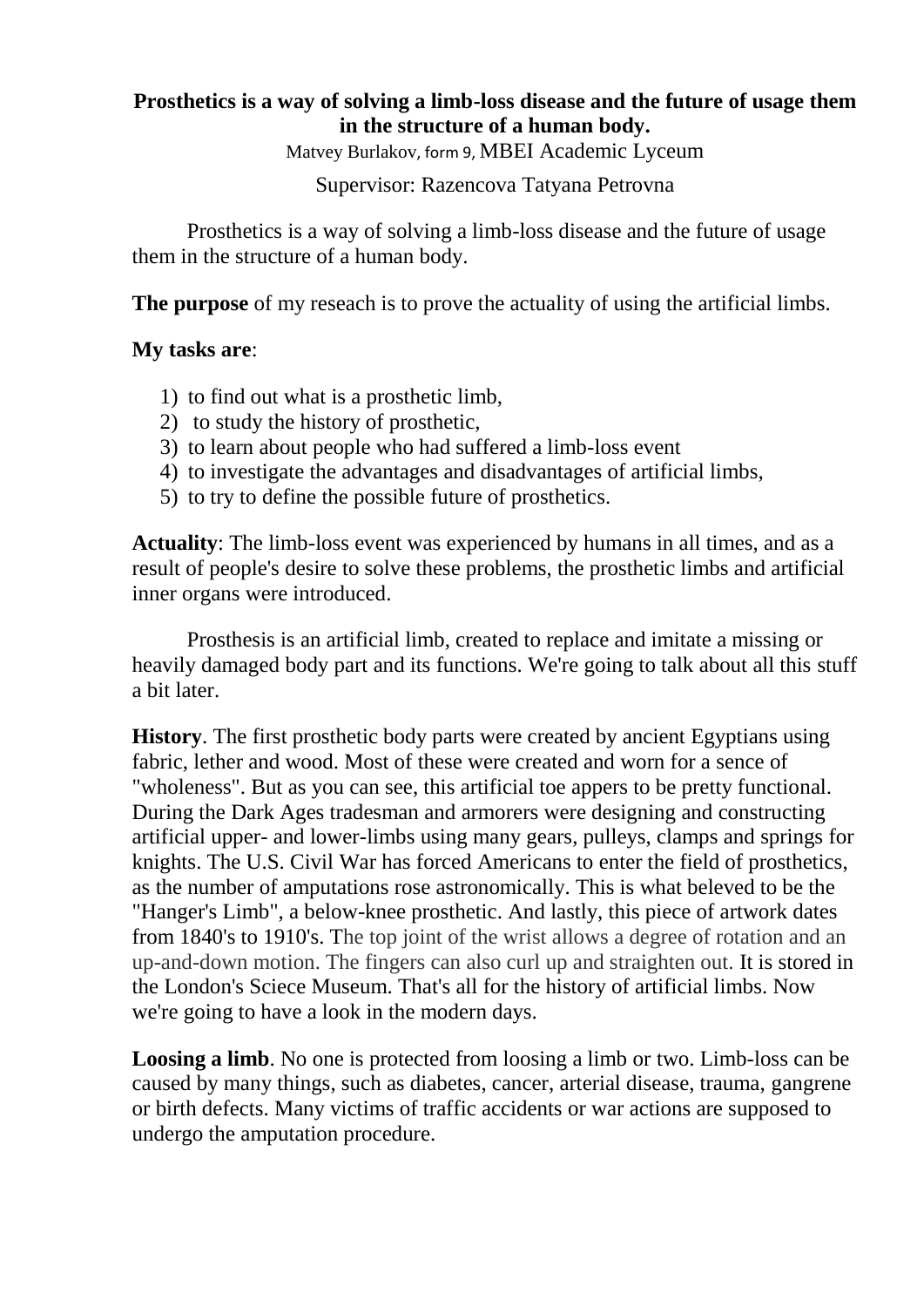**Living without some parts of the body**. Loosing a limb has a really strong influence on person's life and makes it very tough: A lot of tasks are becoming nearly impossible, and sadness, anger and frustration are common in these times.

**Statistics**. There are about 1.000.000 amputations performed each year worldwide that means that every 30 seconds someone is supposed to loose a limb. 58% of all amputations is caused by diabetes and arterial disease. 45% is caused by injuries. The rest of these things are caused by cancer and birth defects. The International Diabetes Federation predicts that global prevalence of diabetes will double from 285 million to 435 million by 2050 which will lead to increasing the number of annual amputations. All these facts are leading us to the conclusion that the invention of prosthetic limbs is necessary for mankind to survive. As Hugh Herr, the well-known prosthetics innovator said: "Maybe the next step in human evolution is not biological but technological". No need to worry, that only means that we will be able to cure another kind of disease no more. So, let's look at the one of several solutions of limb-loss.

## **Types of modern artificial body parts**:1) Body-driven, 2) Bionic, 3) Cosmetic/

Now we're going to take a quick look at each type and define their own advantages and disadvantages.

#### 1.The **body-driven prosthetic limb**.

A good example of body-driven prosthetic is a set of artificial fingers developed by Naked Prosthetics. Coming in many sizes and shapes and created out of stainless-steel, titanium and silicone the **MCPDriver** is the best solution for individuals with **metacarpophalangeal** joint amputation. It is being operated via remaining parts of damaged fingers which makes it easy to take-off, change and clean. The main advantage of this wearable device is that it is able to operate with users strength. The main disadvantage, however, is that you are not able to feel anything with fingers like these.

Here's another variation called **PIPDriver**(For Proximal **Interphalangeal** Joint Amputation)

#### 2. Now we're moving onto the **bionic limbs**:

This is Johnny Matheny and he wears the world's most advanced prototype of a bionic arm. But what's so special about this thing? Well, as all bionic limbs it is being operated not via physical interaction with the remaining joints but using the user's mind it can almost fully restore functions of the lost arm. It also has over 200 sensors that can provide the restoration of a senses by sending the signals back to the individual's brain. (show the control sensors) These are the sensors that are picking up a signals from Johnny's remaining nerve-endings and sending them to the arm's processor. It acts as some kind of a bridge between flesh and machine.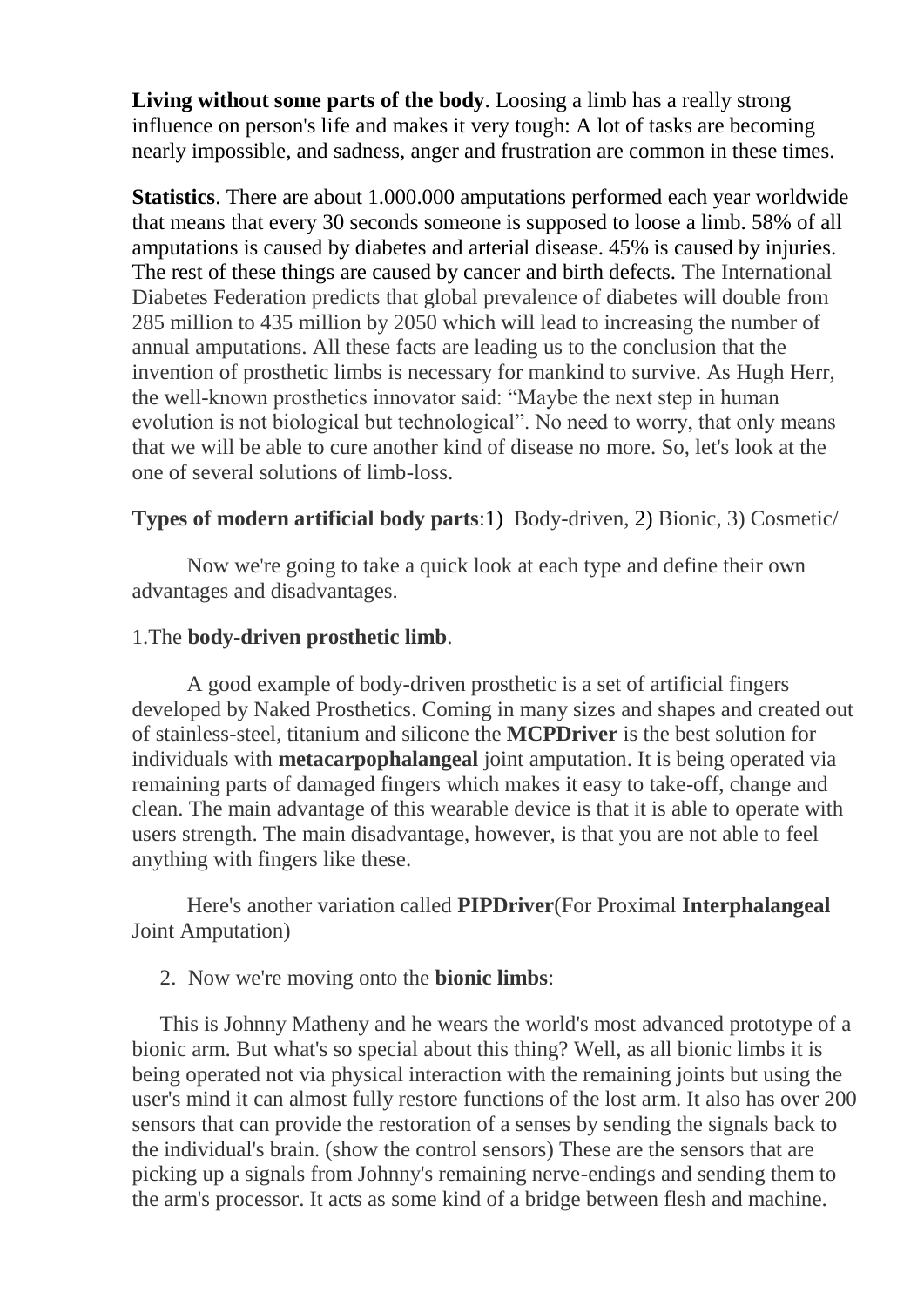**So, the advantages of this thing are:** restoration of lost limb's functions and strength, ability to "feel" the new limb, high level of customization for user's needs.

**The disadvantages are:** it requires charging, as all electronic devices, it is vulnerable to the electro-magnetic pulses, sometimes requires reinnervation operation on user's side, a pretty complex structure which makes it very expensive (Thousands of hundreds of \$). The same goes for the lower-limb bionic prosthetics. **(Before slide: Alright, the following picture contains half-censored view of a person with a missing part of the face. Please, make sure to close your eyes if this kind of content is inappropriate for you).**

This is an example of a cosmetic prosthesis. As some of you can see, its main purpose is to restore the user's look, but not sight. (Show them magnets) These are the magnets that are used to attach the prosthesis to the face. This type of prosthesis does almost not require any maintenance but has no practical use – that's why it is called cosmetic.

Now, let's set the main advantages and disadvantages of using artificial limbs instead of organic or missing ones:

## **The advantages are the following:**

1.The main advantage of any prosthetic is that it can help disabled people return to the normal way of life and rehabilitate,

2.The prosthetic limbs are not affected by biological illnesses,

3.Can be repaired and customized for each individual's needs.

## **The Disadvantages are:**

1.Cost : a typical prosthetic limb can cost from 6.000 – 90.000 \$ due to the cost of used materials, performed researches and stuff involved in the development process.

2.Accessibility : not every country has the access to advanced artificial limbs technology.

3.Prosthetics are not able to restore blood cell circulation and regeneration.

## **Possible problems.**

As the artificial limbs technology will continue to develop further, a new set of laws would be required to prevent the installation of artificial limbs by people, who have no need for this. You see, there's always will be those, who think that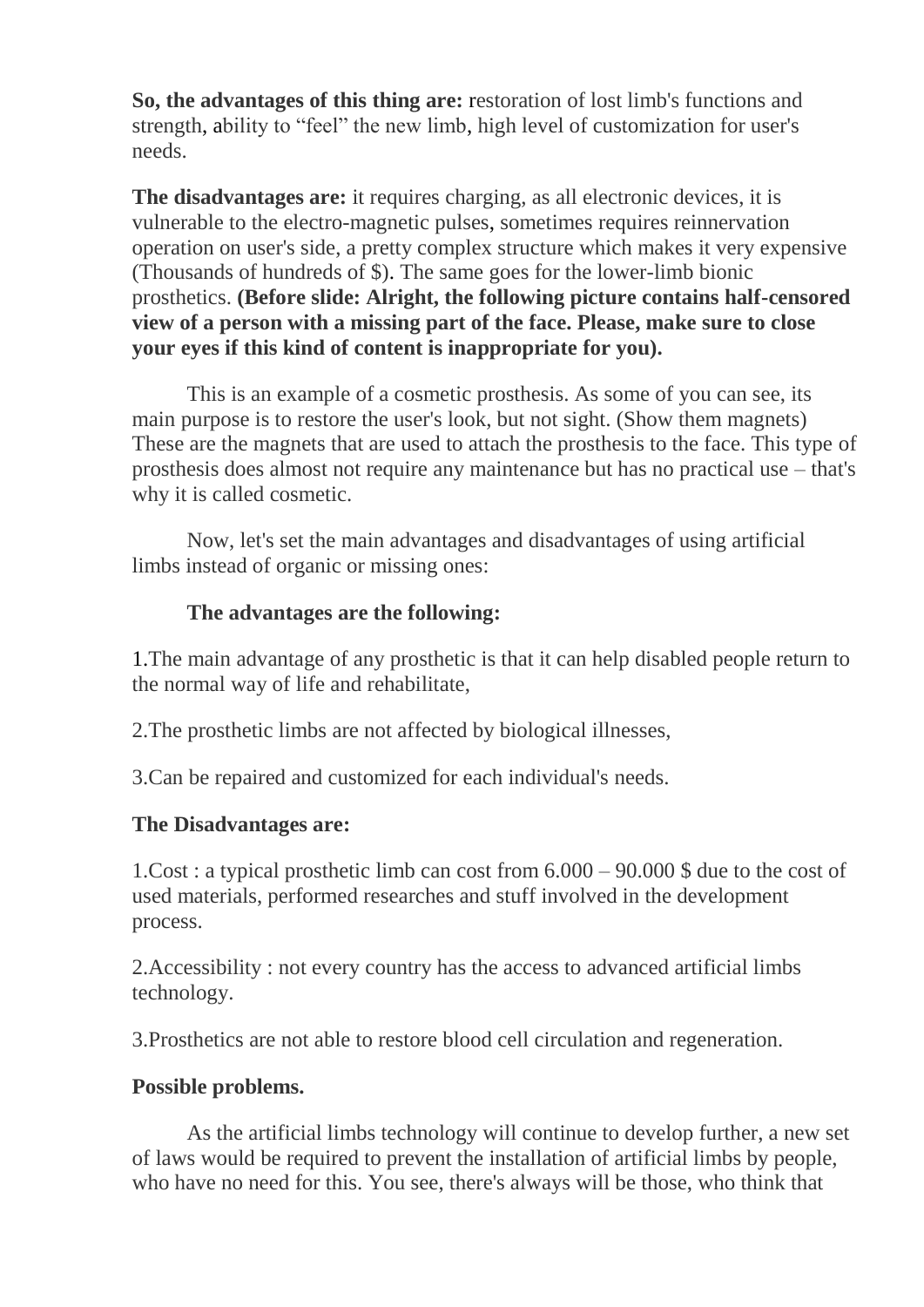use of strong artificial limbs instead of their weak organic ones will make them better at something (at drawing or dancing, for example). That's not true of course. These things require skill that prosthetics will never provide to you.

**Developing laboratories**: Here's several labs that develop world's most advanced prosthetics:

1) **Open Bionics** – known for their 3D printed low-cost bionic arms that are able to grow with user.

2) **Ottobock** – develops the world's most advanced lower-limb prosthetics for sportsman and common folk.

3) **BeBionic** – develops the world's most advanced arm prosthetics and the first ones to start researching artificial-nerve technology in their experimental devices.

4) **Naked Prosthetics** – The developers of body-driven artificial fingers. //

**The future usage of artificial body part**s. As you can see, the technology of prosthetics continues to rapidly develop and in short time people with limb-loss will be able to live a normal life again and will not be called "disabled" anymore. The limb-loss won't be cured but solved.

**The results of the research**: In the course of our research we solved the following tasks:

- 1. We found out the information about current types of prosthetics, their history and limb-loss event statistics.
- 2. We analyzed the advantages and disadvantages of using prosthetics.
- 3. We proved that the future use of prosthetics is imminent.

**Conclusion:** The wide use of prosthetic limbs is a key to help people who had suffered the limb-loss event return to the normal life. As the number of annual amputations will only grow, the further development of that kind of technology will be required. They have their own advantages and disadvantages and our society will need to adopt to the new rules of medical treatment.

# **References:**

- 1. AdvancedAmputees.com
- 2. ApmuteeCoalition.org
- 3. ASSH.org
- 4. Bebionic.com
- 5. Medscape.com
- 6. medlineplus.gov